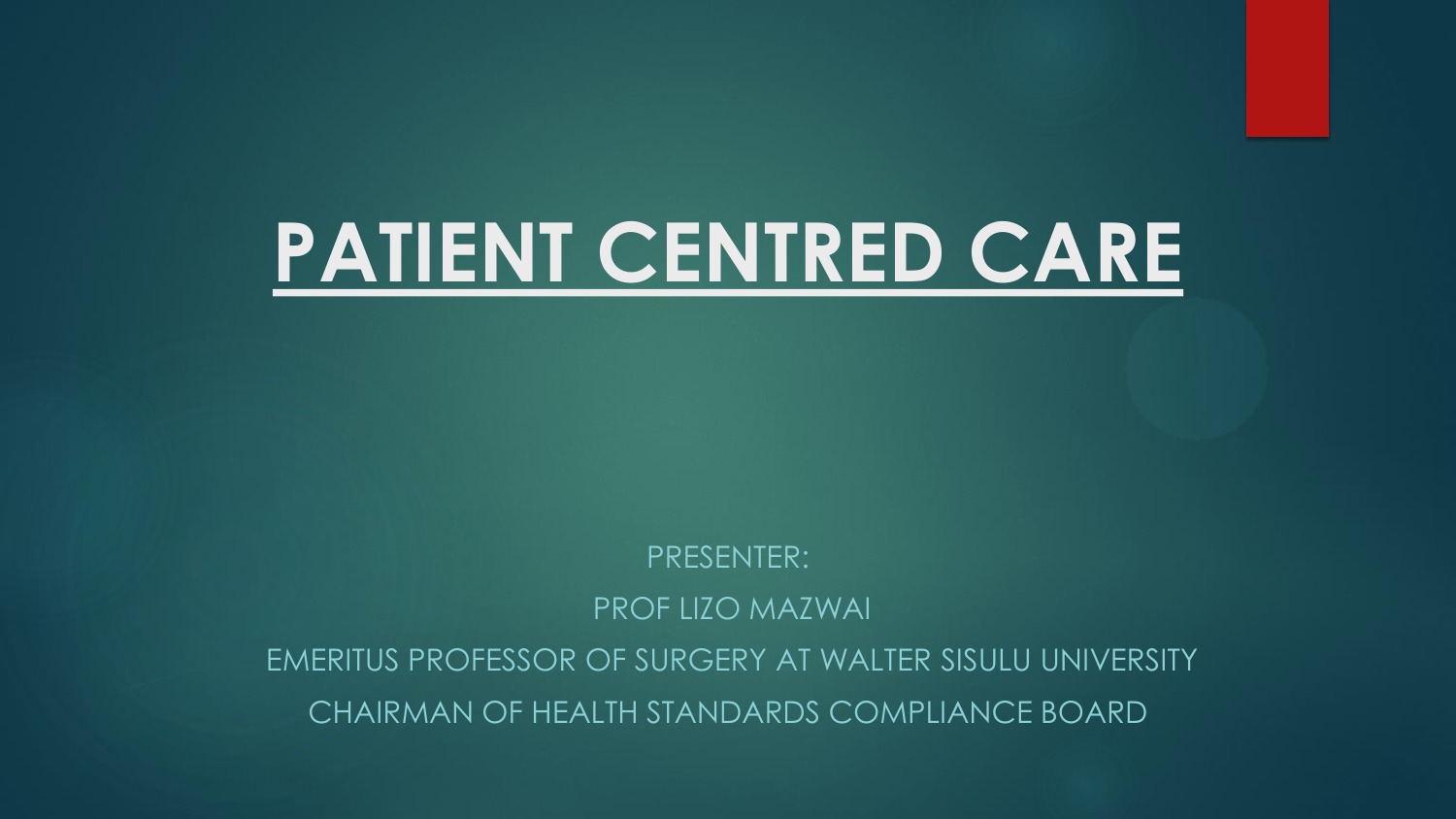### **INTRODUCTION**

- ▶ Definition of Patient Centred Care should be based on philosophical premise that Human Beings are self actualizing. Self realizing and self fulfilling individual and therefore SELF DETERMINING INDIVIDUALS. This translates to the principle of Bio Medical Ethics of Autonomy. The status of being a patient should not remove or in any way diminish this right to self determination.
- $\blacktriangleright$  Unfortunately over the years this right has been eroded by the 2 dogmas and the power of technology in diagnosis and treatment of disease and the power of the doctor to know what is good for the patient based on beneficence. This can work against the wishes of an individual who as such is weak and vulnerable and is now a "patient".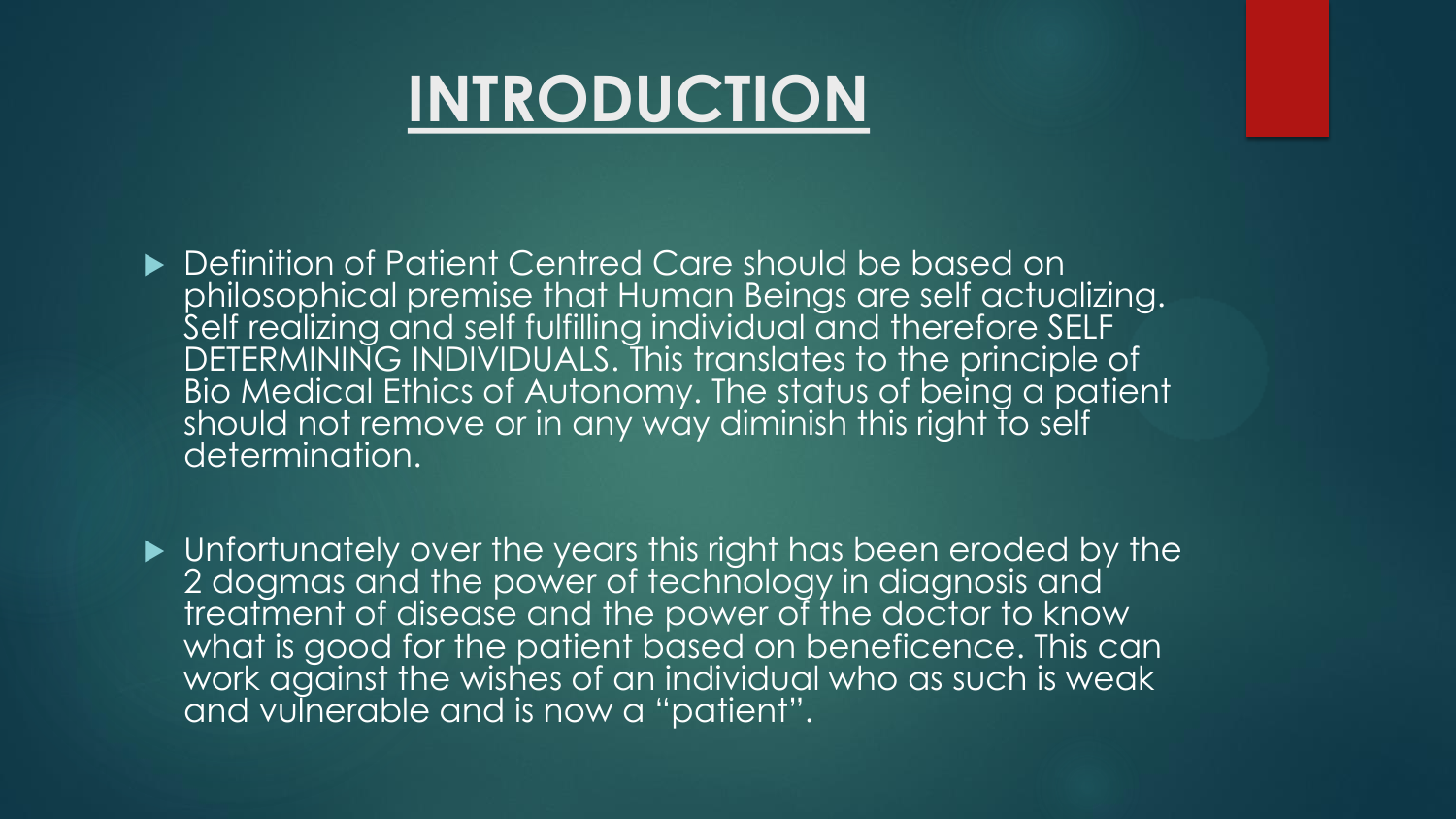#### **DEFINITIONS**

 Wikipedia definition originally meant "one who suffers" derived from latin, patiens "v. patior".

 Current definition is a person who is under medical care or treatment.

Due to the use of a third party provider services the word client or customer for the patient has been used as well, however the relationship between the doctor and patient remains the same.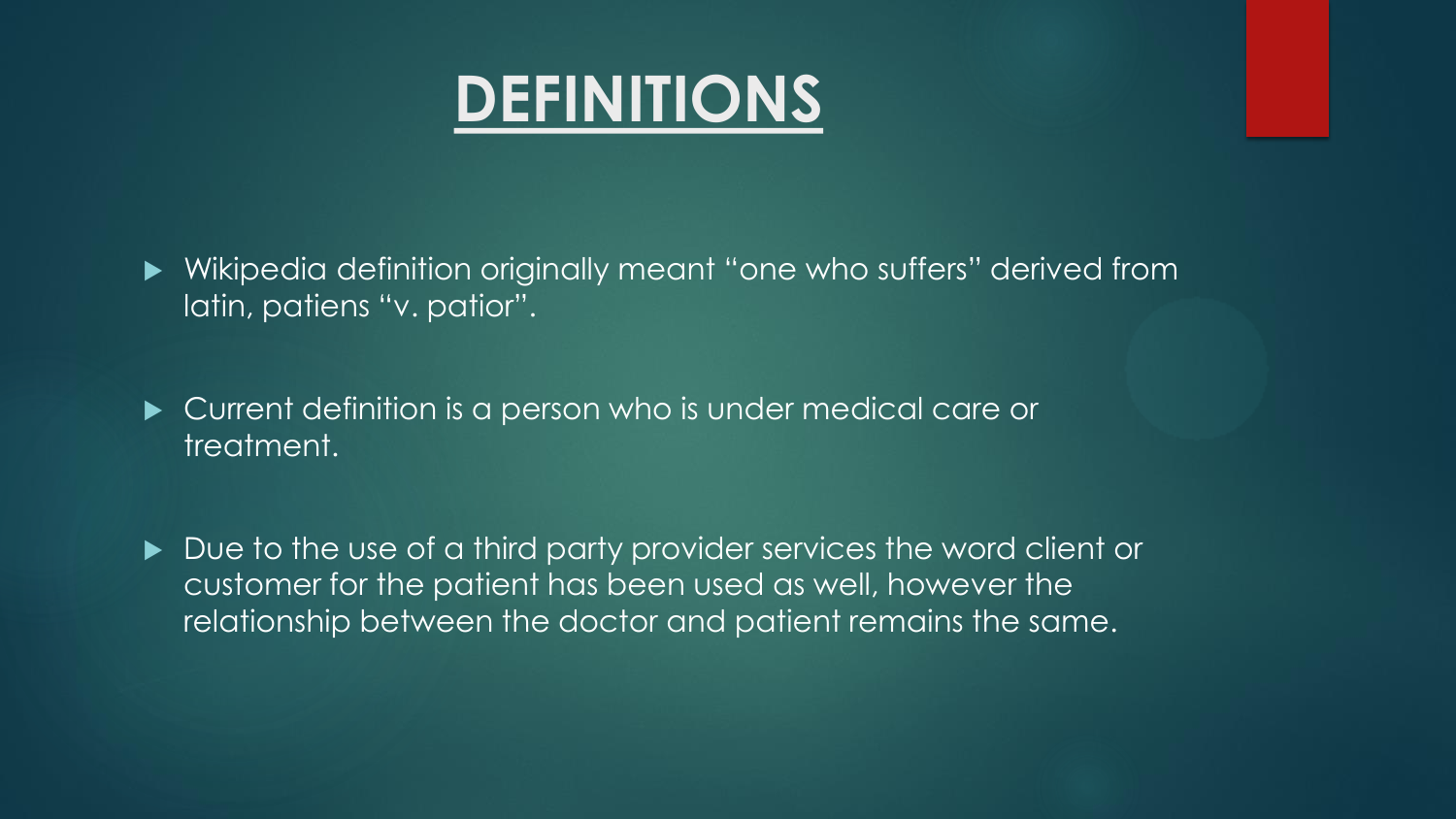## **INTERNATIONAL EXPERIENCE**

 Before presenting our South African perspective on quality healthcare I would like to share some international experience.

#### **North America**

- Summary of research by the National Research Corporation identified Eight Dimensions of PCC.
- I. Patients' preferences
- II. Coordination of Care
- III. Information and Education
- IV. Physical Comfort
- V. Emotional Support
- VI. Family & Friends
- VII. Continuity & Transition
- VIII. Access to Care
- **WHO Publications on Patient Centred Care available on WHO website**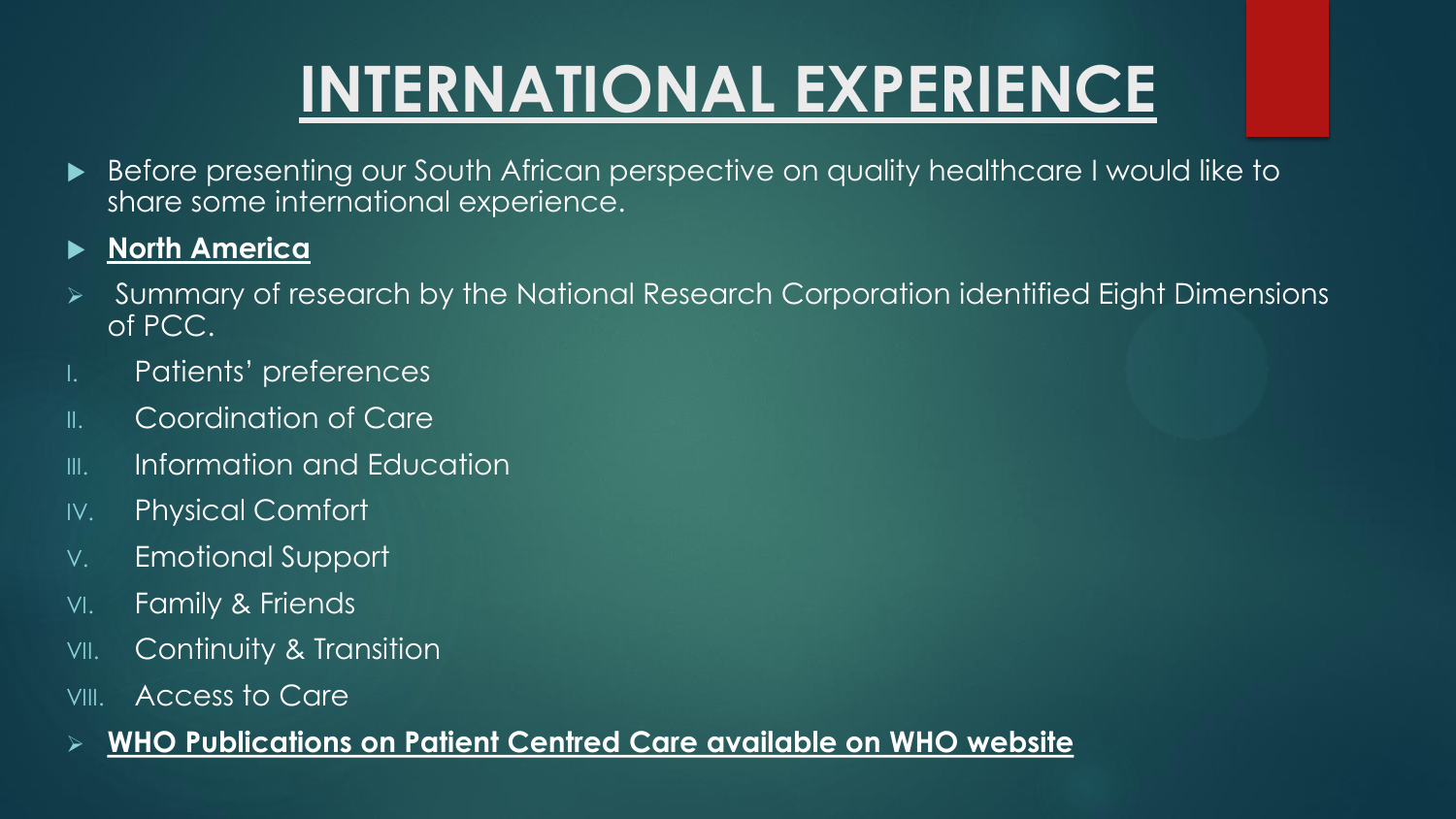# **SOUTH AFRICAN EXPERIENCE CONT…**

- **Principles of Batho Pele**
- **Patients Rights Charter**

Your right to dignity, every patient has a right to:

- Healthy and safe environment
- Participation in decision-making
- Access to health care
- Knowledge of one's health
- **Insurance/medical aid scheme**
- ▶ Choice of health services
- **Treated by a named health care provider**
- Confidentiality and privacy
- Informed consent
- Refusal of Treatment
- $\blacktriangleright$  A second opinion
- Continuity of cares
- Complaints about health services